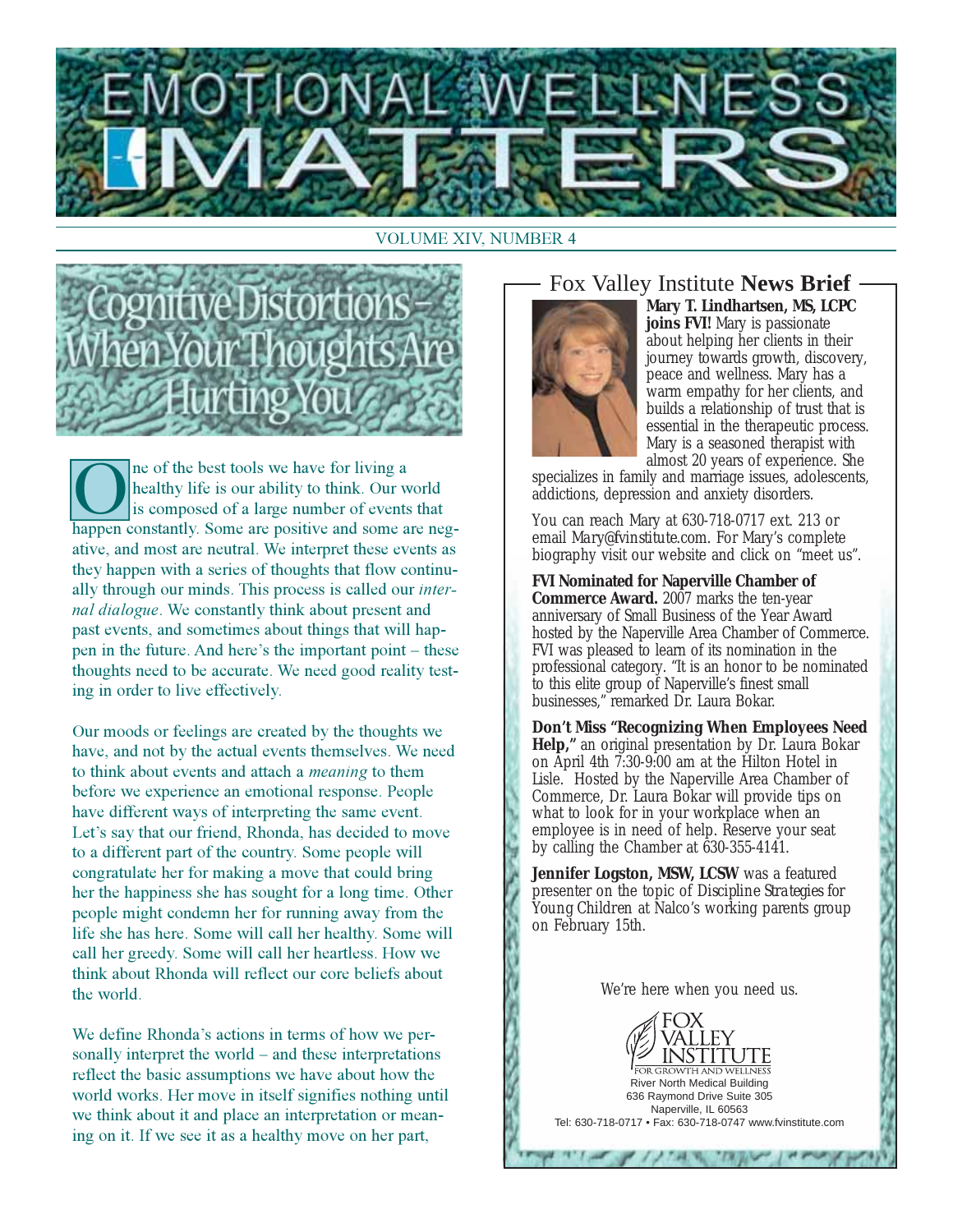we can have a happy response. If we see her as being selfish, we might have an angry or depressed response to her move. Once we give meaning to an event, we can experience an emotional response to it. In other words, our thoughts can influence how we feel.

If the meaning we give to events is usually negative, we might constantly find ourselves feeling *depressed*. If the meaning is usually positive, we may find ourselves *feeling good* much of the time. If we give threatening meanings to events in the world, we might find ourselves living with a lot of *anger*. If we see the world as a stressful place, we might experience *anxiety* as a result. Sometimes we give meaning to our own actions that are negative (that is, we judge ourselves in a negative light). This might arise from a negative self-image and our mood will reflect this core belief in a variety of negative ways.

Our emotional health depends on making good, reality-oriented judgments about what goes on in the world around us.

Our emotional health depends on our ability to make good, reality-oriented judgments about what is going on in the world around us. Sometimes events are positive. We need to interpret them in precisely this way and have an appropriate emotional response to the situation (that is, happiness). At other times, events are negative and we ought to be able to give proper meaning to these events so that we can take correct action to deal with the problem in a reality-based way.

Most of us distort our thoughts to some degree. We all have unique lives, with different experiences, different parents, different friends, different problems to work through – so that throughout the course of our lives we have learned our own ways of interpreting the world. Our interpretations are not always based in reality and are often colored by our unique needs. We develop our own core beliefs about how the world operates, and, when various situations present themselves, these beliefs lead us to *automatic thoughts* (these are well-learned ways of thinking about situations that are instantaneous and reflect our underlying beliefs about the world). Sometimes these automatic thoughts are distorted. It is important to examine our cognitive distortions so that we make the right decisions in life and increase our chance of experiencing a good mood. Working with a trained therapist in examining these distortions is an especially effective way of dealing with depression.

David D. Burns, in his classic book, Feeling Good, has identified several common cognitive distortions.

#### All-or-Nothing Thinking

This is when we see things in black and white categories. Events are either right or wrong, with no shades of gray in between. This cognitive distortion is the basis of perfectionism – either you do a perfect job on something or you've failed. Unfortunately, this sets us up for feeling like a failure and increases our chances of feeling depressed. In the natural world few things are perfect. If you try to impose all-ornothing categories on the world, you are not conforming to reality and you'll always feel as if you are coming up short.

*Example:* "Because I didn't marry my high school sweetheart, I've now lost for all time and I'll never find happiness in love."

#### Overgeneralization

This is when you see a single negative event as part of a never-ending streak of failure. Although the normal setbacks we all have in life can be disturbing when they happen, they are usually explained through different circumstances. To fail to examine these different situations, and generalize them all as having a single cause, is again a way of setting ourselves up for failure. The more effective option is to look closely at the particular reasons for an upsetting event and then to take action to correct the situation.

*Example:* "Here we go again. I've now lost three jobs in ten years. I'm just not meant to have a  $job."$ 

#### Mental Filter

Mental filtering or "selective abstraction" occurs when a person picks out one negative detail in a situation and dwells on it exclusively. You ignore all of the positive events that have happened and this one negative definition comes to color your interpretation of an entire situation. When people are depressed, they see the world through a negative filter – that is, they filter out the good things that have happened and see only the negative.

*Example:* "My best friend didn't return my phone call today – the world is filled with insensitivity and I can no longer call her my best friend."

This newsletter is intended to offer general information only and recognizes that individual issues may differ from these broad guidelines. Personal issues should be addressed within a therapeutic context with a professional familiar with the details of the problems. ©2007 Simmonds Publications: 5580 La Jolla Blvd., #306, La Jolla, CA 92037 Website  $\sim$  www.emotionalwellness.com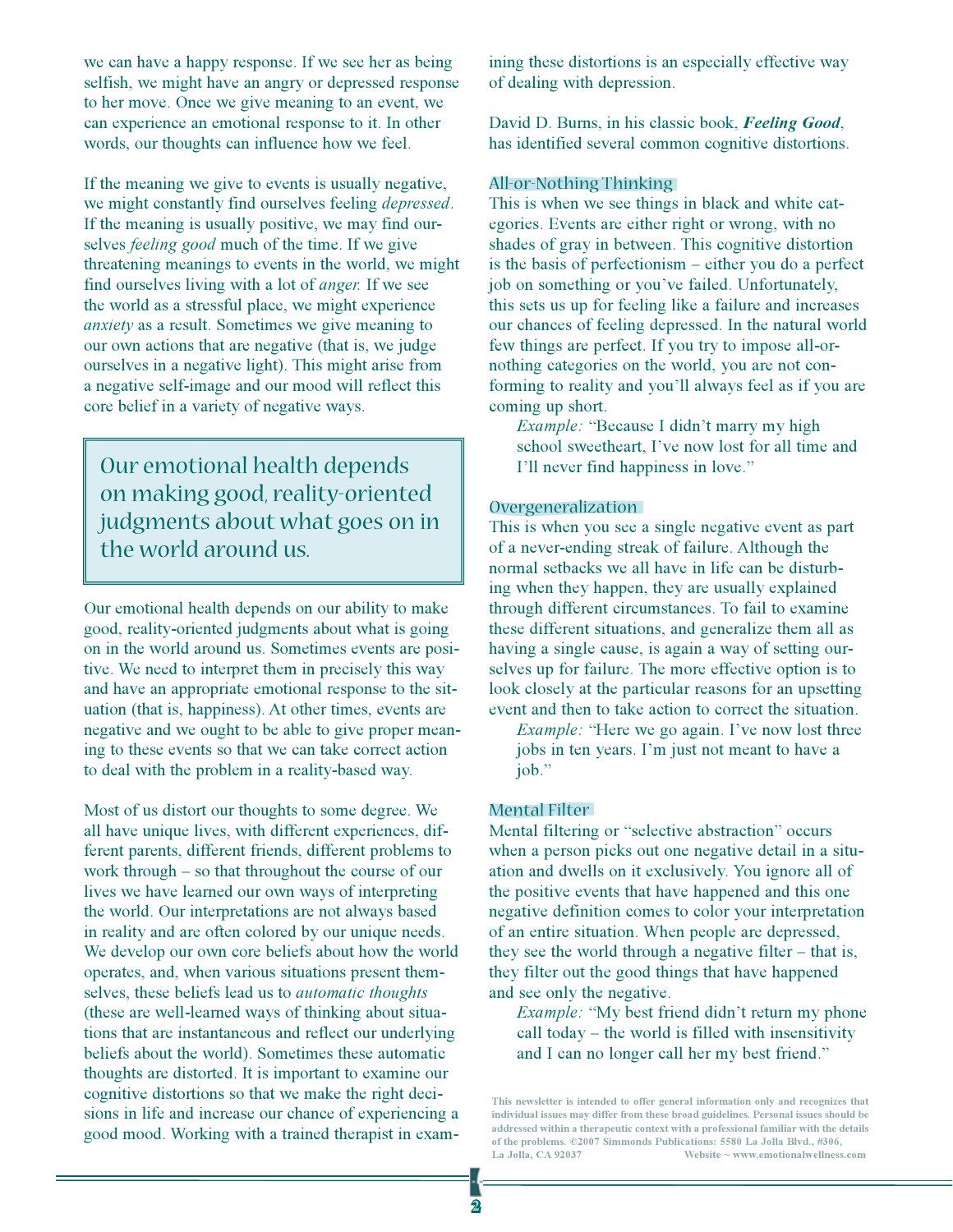#### Disqualifying the Positive

This is an extreme example of turning positive events into negative ones. When positive things happen, the person says that they "don't count," and finds a way to turn them into something negative. This cognitive distortion can be a way to express a negative self-image. This is a way of blocking out the richness that your life experience can bring.

*Example:* "I know my therapist complimented me on being a caring person, but that doesn't count. She's just doing her job, and she doesn't really know that I'm a horrible person on the inside."

#### Jumping to Conclusions

You make a negative interpretation of an event, even though there is no real evidence to support this conclusion. There are two variations of jumping to  $conclusions –$ 

**Fortune Telling** – This is where you anticipate that things will turn out badly and act as if they have already turned out that way. Your actions then become a self-fulfilling prophecy.

> *Example:* "I know my speech tomorrow is going to be a disaster. I'm not even getting out of bed in the morning."

Mind Reading - Without checking it out by talking to the person or seeking other evidence, you arbitrarily conclude that someone is acting negatively toward you.

> *Example:* "Tom didn't act as if he even saw me on the street today, so I'm going to assume that our friendship is over." (In truth, Tom didn't see you on the street today. Sometimes it happens.)

#### **Magnification and Minimization**

Magnification or "catastrophizing" happens when you blow a negative event out of proportion. Minimization is the opposite process, where you look at your strengths and then trivialize them. Both of these processes take us out of touch with the reality of a situation and interfere with good decision making.

*Example:* "The doctor's office didn't call me with my lab results. I just know the doctor needs to talk to me about something very serious and she's waiting to see me in person." *Example:* "I know I got a standing ovation

tonight for spending two weeks organizing the banquet, but, really, it was nothing. Anyone could have done it."

#### **Emotional Reasoning**

This happens when you let your emotions guide

you as if they reflect the reality of a situation. When people feel depressed, they use their feelings (which are often negative) as their guide rather than doing a good reality check. It is more helpful to check the reality of your perceptions even if your intense emotions make things seem real.

*Example:* "I feel overwhelmed, so my problems are impossible to solve."

#### Should Statements

This also includes "must" and "ought" statements. We motivate ourselves by talking about things that we "should"  $do$  – but the consequence is that we end up feeling pressured, guilty, and resentful. Paradoxically, we then feel unmotivated and apathetic when we don't live up to our unrealistic expectations. When we apply these statements to other people, we conclude that other people aren't living up to our expectations of them, and this leads to our losing respect for them.

*Example:* "You should go and apologize to your friend." (Even if the timing is wrong.)

#### Labeling

Our lives are complex and constantly changing. The definitions we place on ourselves in one situation might not be appropriate for a different situation. When we label ourselves or other people, we apply a simplistic and unfair definition that is probably wrong, or more likely, incomplete. We fail to appreciate the full complexity of life when we apply simplistic labels.

*Example:* "I can't really become Mary's friend. She's clumsy and crude."

#### Personalization

You see yourself as the cause of negative events that you are not responsible for. When something bad happens, you assume that it is your fault. This cognitive distortion leads to a feeling of personal guilt.

*Example:* "She went into the hospital because I didn't call her that day."

## **Book Recommendations**

David D. Burns. Feeling Good - The New Mood Therapy, 1999, paperback, 706 pages, \$7.99. ISBN: 978-0-380-81033-8.

David D. Burns. The Feeling Good Handbook, 1999, paperback, 732 pages, \$22.00. ISBN: 0-452-28132-6.